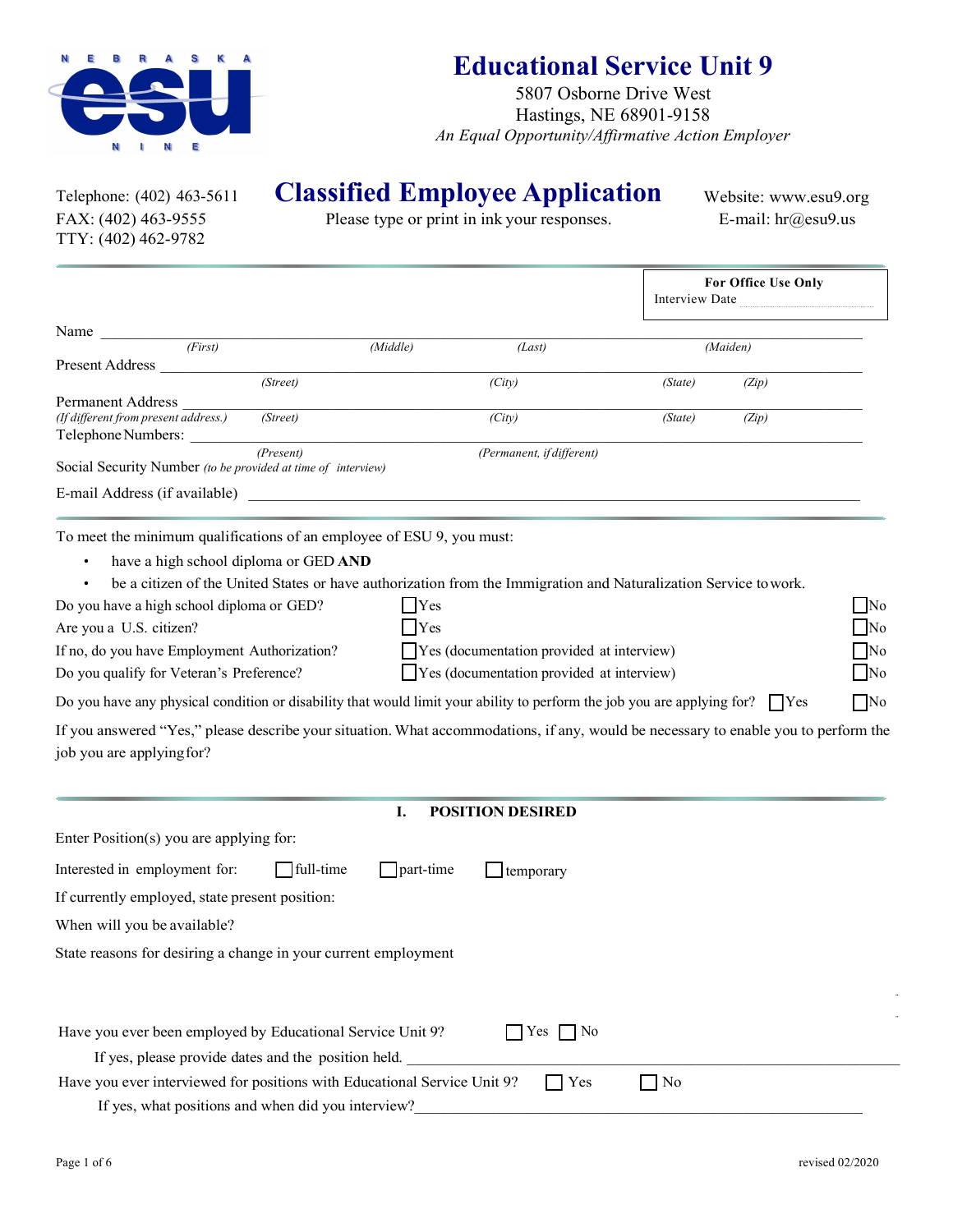#### **II. GENERAL INFORMATION**

To avoid violating the Nebraska conflict of interest laws, list any service unit board member, local school district board member in ESU 9 service area, or employee of ESU 9 that you are related to by blood or marriage and identify relationship. (Attach sheet if needed.)

Describe areas in which you have had special training (CPR, signing, etc., attach sheet if needed.)

Do you hold any certification/licensure/endorsements which relate to the position you are applying for? (Attach sheet if needed.)

Describe in writing the job-related skills and personal attributes which you would bring to the position you are applying for. (Attach sheet if needed.)

| <b>EDUCATION</b><br>Ш. |  |                |                                                                                    |                               |
|------------------------|--|----------------|------------------------------------------------------------------------------------|-------------------------------|
| Level                  |  |                | Name of School (City, State)  Dates Attended Highest Grade Completed Degree Yes/No | Major Area of<br><b>Study</b> |
| High School/GED        |  | Not Applicable |                                                                                    | Not Applicable                |
| Business/Technical     |  |                |                                                                                    |                               |
| College/University     |  |                |                                                                                    |                               |
| Other Training         |  |                |                                                                                    |                               |

## **IV. EMPLOYMENT RECORD** (Please list employers below, most recent first.) PLEASE LIST SPECIFIC TITLE OF SUPERVISOR AND PHONE NUMBER. WE WILL CHECK REFERENCES.

| Employer                                                                                                                                                                                                                      | Supervisor's Name |                                                           |  |
|-------------------------------------------------------------------------------------------------------------------------------------------------------------------------------------------------------------------------------|-------------------|-----------------------------------------------------------|--|
|                                                                                                                                                                                                                               |                   |                                                           |  |
|                                                                                                                                                                                                                               |                   |                                                           |  |
|                                                                                                                                                                                                                               |                   |                                                           |  |
|                                                                                                                                                                                                                               |                   |                                                           |  |
|                                                                                                                                                                                                                               |                   | <u> 1980 - John Stone, Amerikaansk politiker (* 1908)</u> |  |
| Employer                                                                                                                                                                                                                      |                   |                                                           |  |
|                                                                                                                                                                                                                               |                   |                                                           |  |
| Employer Address                                                                                                                                                                                                              |                   |                                                           |  |
|                                                                                                                                                                                                                               |                   |                                                           |  |
| Position Held and Responsibilities: Note that the set of the set of the set of the set of the set of the set of the set of the set of the set of the set of the set of the set of the set of the set of the set of the set of |                   |                                                           |  |
|                                                                                                                                                                                                                               |                   |                                                           |  |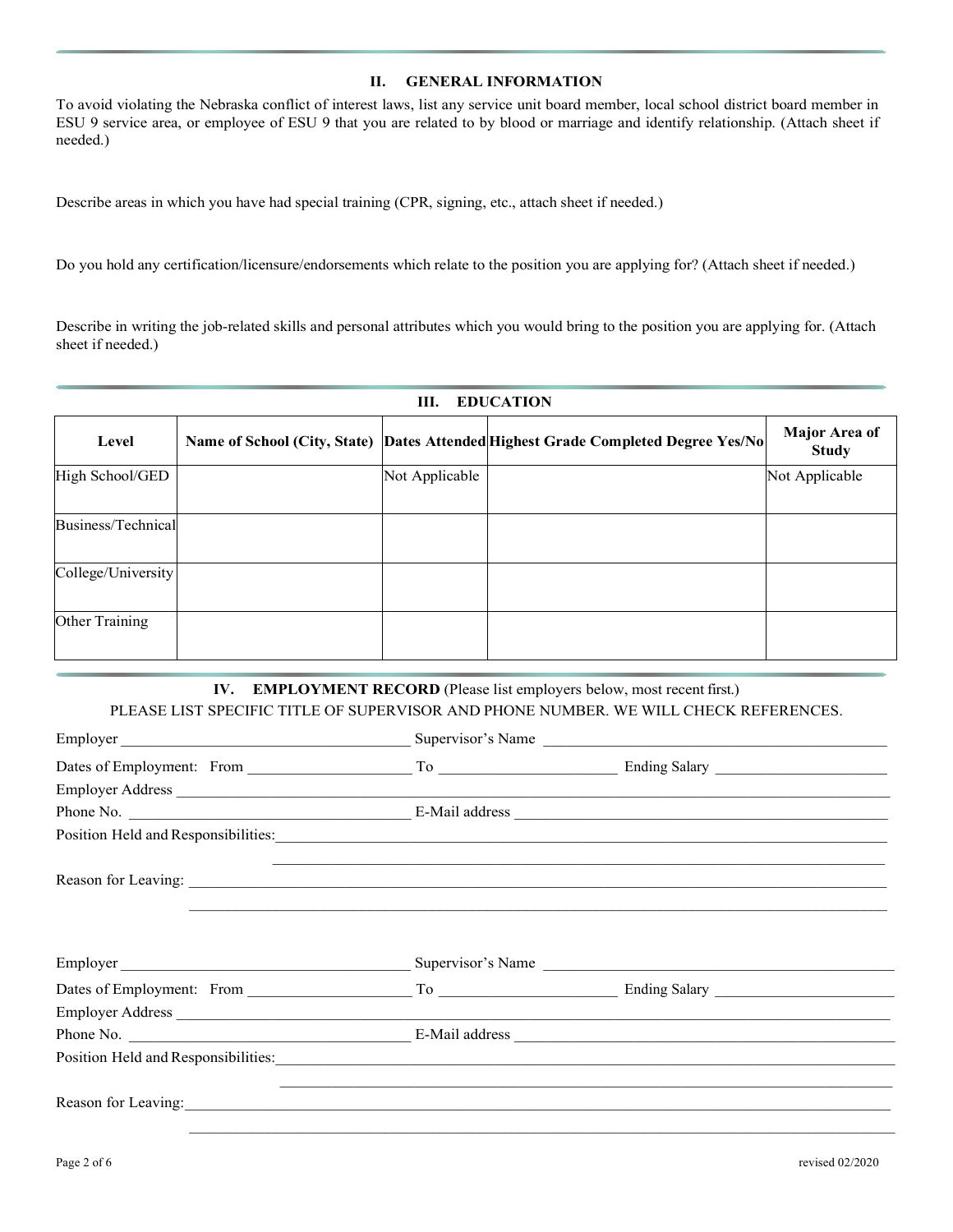|                                                                                                                                                                                                                                | Dates of Employment: From To To Ending Salary |  |  |
|--------------------------------------------------------------------------------------------------------------------------------------------------------------------------------------------------------------------------------|-----------------------------------------------|--|--|
|                                                                                                                                                                                                                                |                                               |  |  |
|                                                                                                                                                                                                                                |                                               |  |  |
| Position Held and Responsibilities: Lawrence and American control of the American control of the American control of the American control of the American control of the American control of the American control of the Ameri |                                               |  |  |
|                                                                                                                                                                                                                                |                                               |  |  |

## **V. PERSONAL STATEMENT**

In your own words, please provide us with any additional information you desire that will afford an additional understanding of your qualifications. Your career goals and other background factors are of special interest.

### **VI. PERSONAL REFERENCES**

List below names and addresses of three or more persons who are qualified to answer questions concerning your qualifications for the position you seek. **DO NOT list former employers or relatives.**

| <b>First and Last Name</b> | Relationship | <b>Complete Mailing Address Required<br/>(Include Zip Code)</b> | <b>Telephone</b> | E-Mail |
|----------------------------|--------------|-----------------------------------------------------------------|------------------|--------|
|                            |              |                                                                 |                  |        |
|                            |              |                                                                 |                  |        |
|                            |              |                                                                 |                  |        |
|                            |              |                                                                 |                  |        |
|                            |              |                                                                 |                  |        |
|                            |              |                                                                 |                  |        |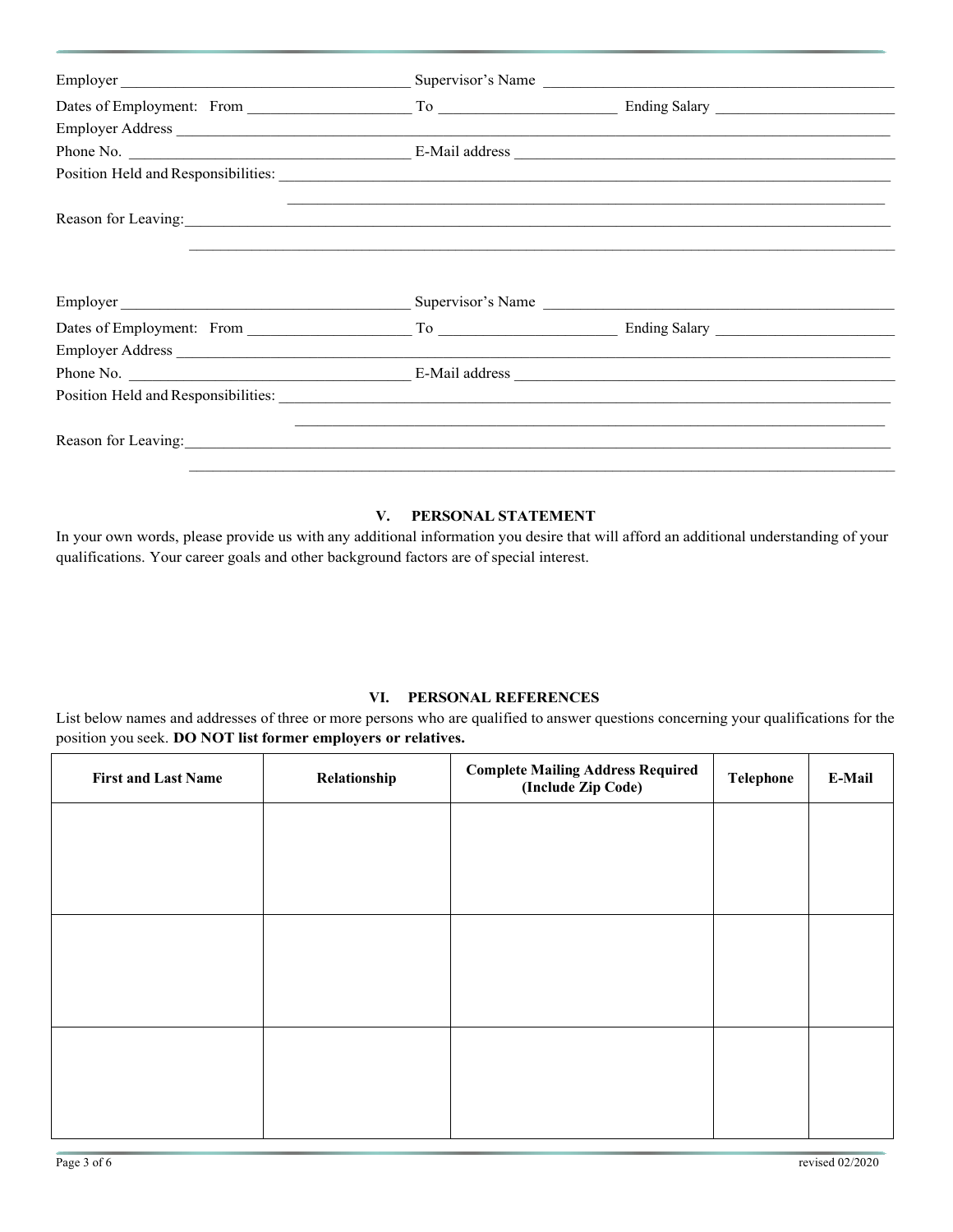## **AUTHORIZATION TO RELEASE INFORMATION**

**5807 Osborne Drive West Hastings, NE 68902-2047**

**Regarding:**

Applicant's Name

Applicant's Current Address  $\blacksquare$ 

I, the undersigned, authorize and consent to any person, firm, organization, or corporation provided a copy (including photocopy or facsimile copy) of this Authorization to Release Information by Educational Service Unit 9 (ESU 9) to release and disclose to ESU 9 any and all information or records requested regarding me including, but not necessarily limited to, my employment records, volunteer experience, military records, criminal information records (if any) and background. I have authorized this information to be released, either in writing or via telephone, in connection with my application for employment.

Any person, firm, organization, or corporation providing information or records in accordance with this Authorization is released from any and all claims or liability for compliance. Such information will be held in confidence in accordance with ESU 9's guidelines. I waive my right of access to any such information or any liability with its release or use.

Furthermore, I certify that I have made true, correct and complete answers and statements on this application in the knowledge that they may be relied upon in considering my application, and I understand that any omission, falsification or misrepresentation made by me on this application, or any supplement to it, will be sufficient grounds for failure to employ or for my discharge should I become employed with ESU 9.

\_\_\_\_\_\_\_\_\_\_\_\_\_\_\_\_\_\_\_\_\_\_\_\_\_\_\_\_\_\_\_\_\_\_\_\_\_\_\_\_\_\_\_\_\_\_\_\_\_ \_\_\_\_\_\_\_\_\_\_\_\_\_\_\_\_\_\_\_\_\_\_\_\_\_\_\_\_\_\_\_\_\_\_\_\_\_\_\_\_\_\_\_\_\_\_

Signature of Prospective Employee Date